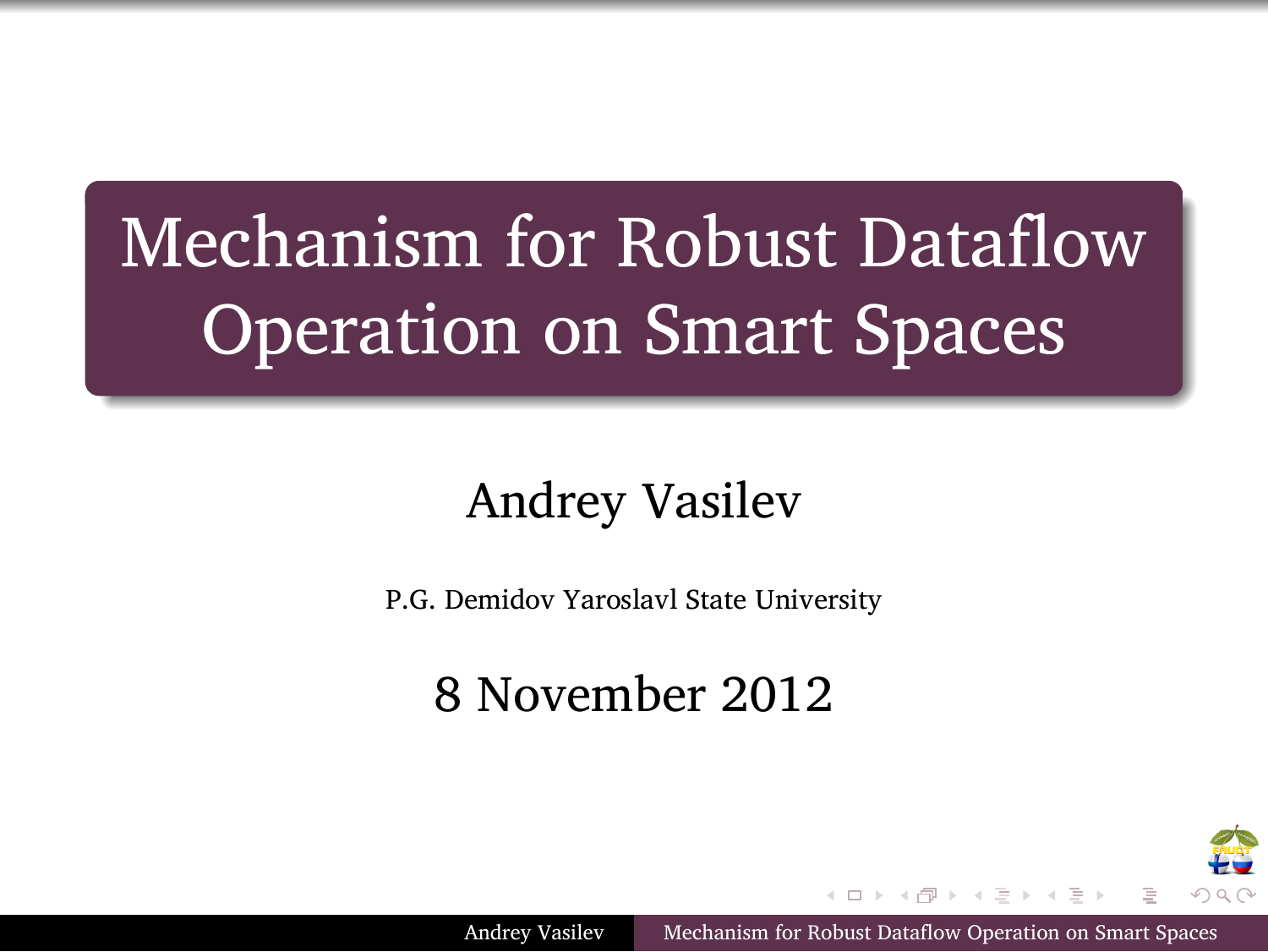# Dataflow Computational Model



 $\mathbf{A} \boxdot \mathbf{B} + \mathbf{A} \boxdot \mathbf{B} + \mathbf{A} \boxdot \mathbf{B} + \mathbf{A} \boxdot \mathbf{B} + \mathbf{B} \boxdot \mathbf{B} + \mathbf{B} \mathbf{A} \boxdot \mathbf{B} + \mathbf{A} \boxdot \mathbf{B} + \mathbf{A} \boxdot \mathbf{B} + \mathbf{A} \boxdot \mathbf{B} + \mathbf{A} \boxdot \mathbf{B} + \mathbf{A} \boxdot \mathbf{B} + \mathbf{A} \boxdot \mathbf{B} + \mathbf{A} \boxdot \mathbf{B} + \mathbf{A}$ 

**PO** 

Andrey Vasilev Mechanism for Robust Dataflow Operation on Smart Spaces

#### . Application Areas .

.

.

- Sensor data refinement
- **•** End-user services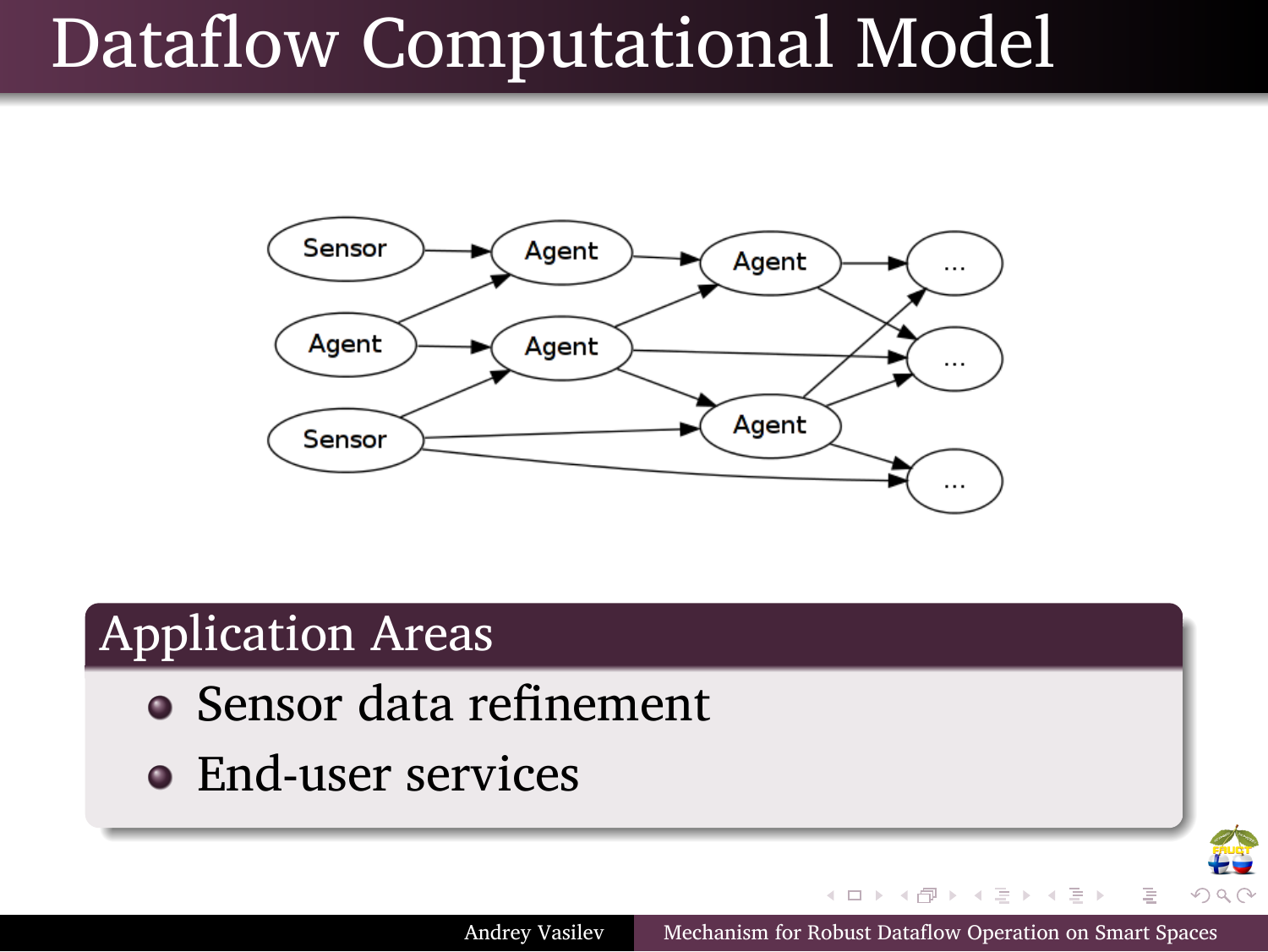## Agent Disconnection Issue

During the operation an agent may loose connection with the dataflow network

### . Concrete Issues .

.

.

.

- Data starvation of consumer agents
- The disruption of the information flow

. . . . . .

理

Andrey Vasilev Mechanism for Robust Dataflow Operation on Smart S

### .Ways to Overcome Issue .

- Consumer agents adaptation
- Agent substitution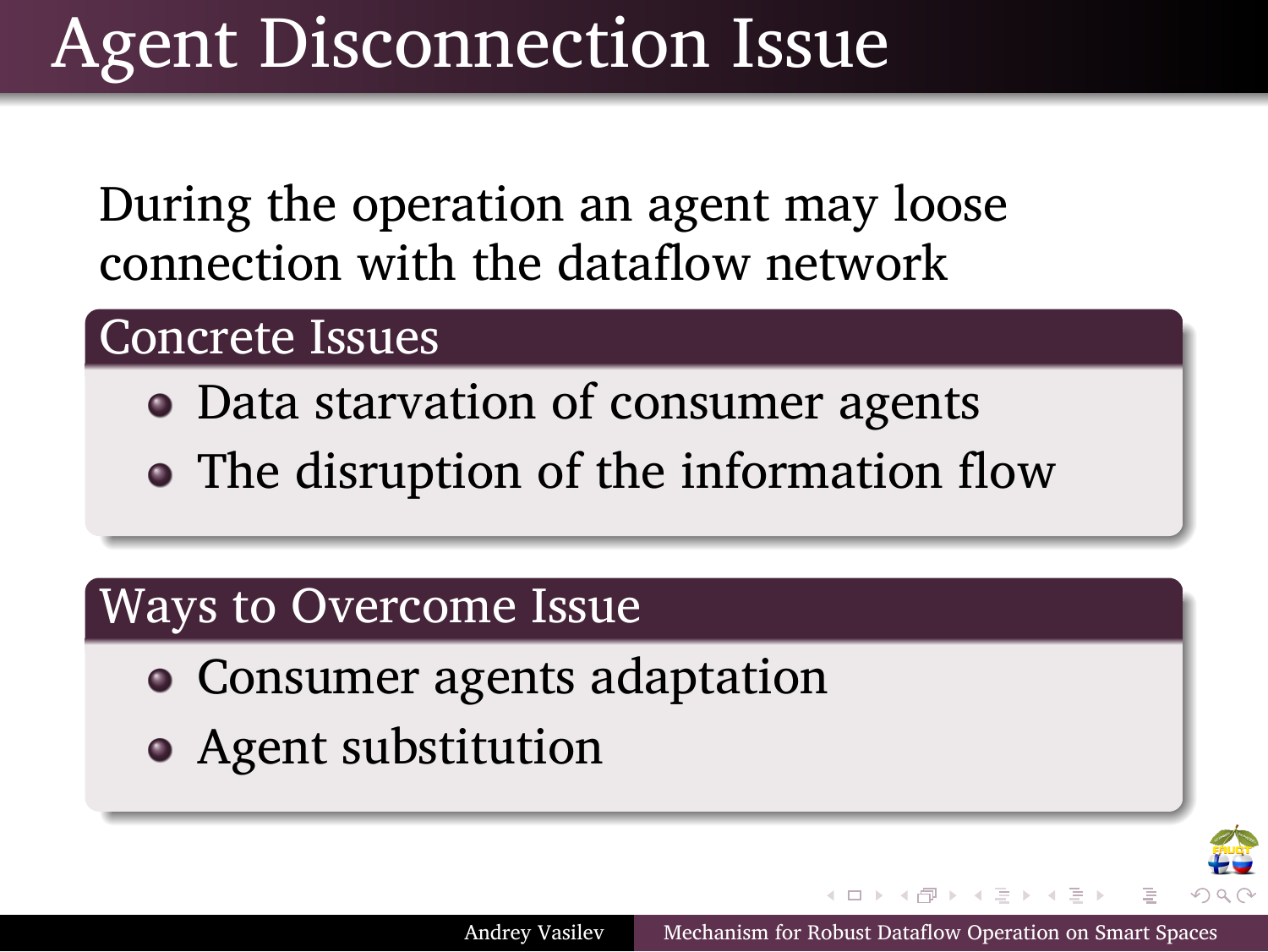# Dataflow Model

Agent model

.

.



 $\left\{ \begin{array}{ccc} \pm & \pm & \pm \end{array} \right. \ \left\{ \begin{array}{ccc} \pm & \pm & \pm \end{array} \right. \ \left\{ \begin{array}{ccc} \pm & \pm & \pm \end{array} \right. \ \left\{ \begin{array}{ccc} \pm & \pm & \pm \end{array} \right. \ \left\{ \begin{array}{ccc} \pm & \pm & \pm \end{array} \right. \ \left\{ \begin{array}{ccc} \pm & \pm & \pm \end{array} \right. \ \left\{ \begin{array}{ccc} \pm & \pm & \pm \end{array} \right. \ \left\{ \begin{array}{ccc} \pm & \pm & \pm \end{array}$ 

**PO** 

Andrey Vasilev Mechanism for Robust Dataflow Operation on Smart Spaces

#### . Communication Channel Properties .

- Reliable data transmission
- First-In-First-Out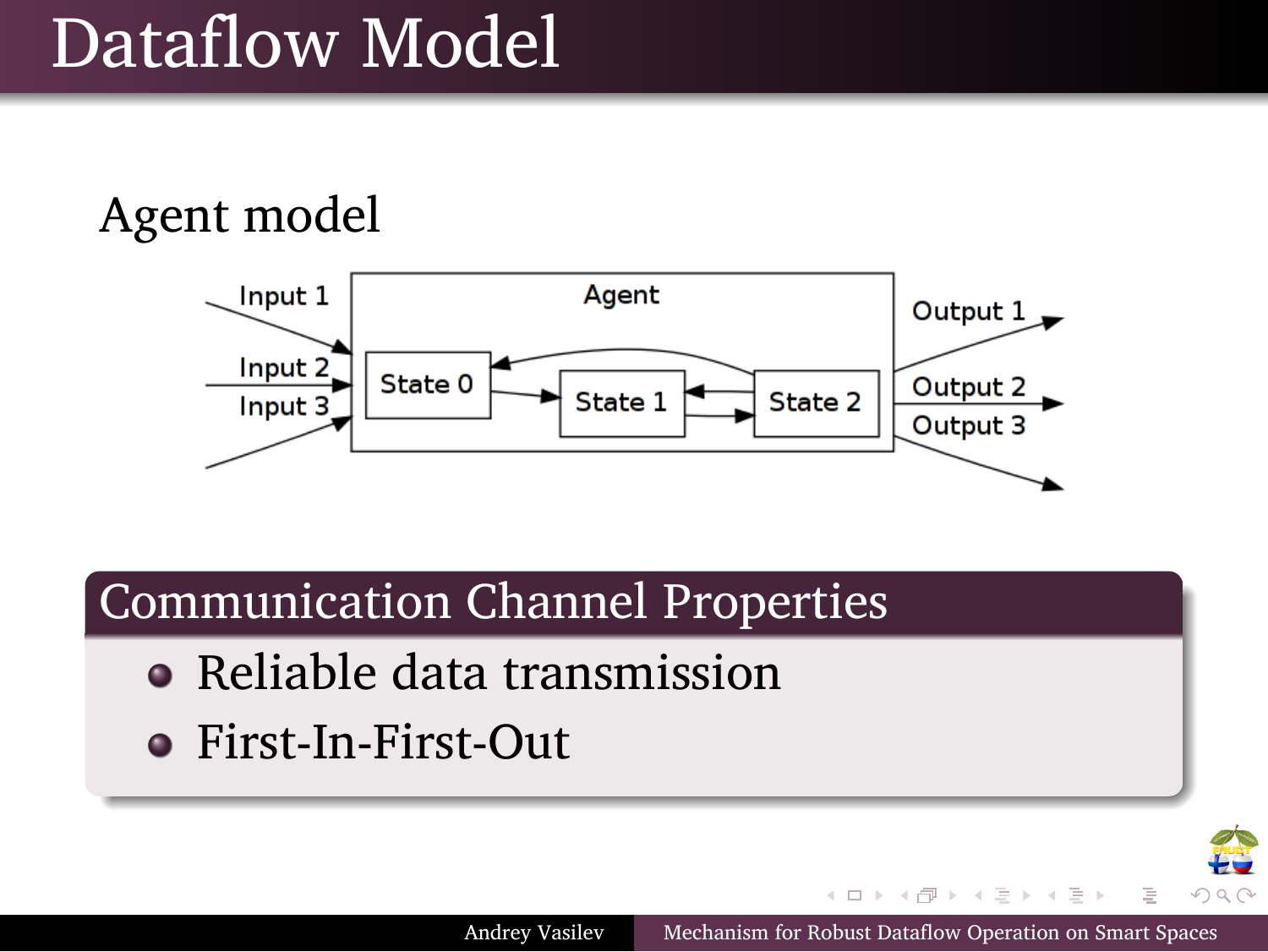## Dataflow Model Implementation

Implementation on Smart-M3 platform

- KP computational agent
- SIB communication medium

#### . Agent Operation Constrains .

.

.

- Input and output channels are predefined and can not be changed during agent operation
- Agent can only use information coming from smart space

. . . . . .

T.

Andrey Vasilev Mechanism for Robust Dataflow Operation on Smart Spaces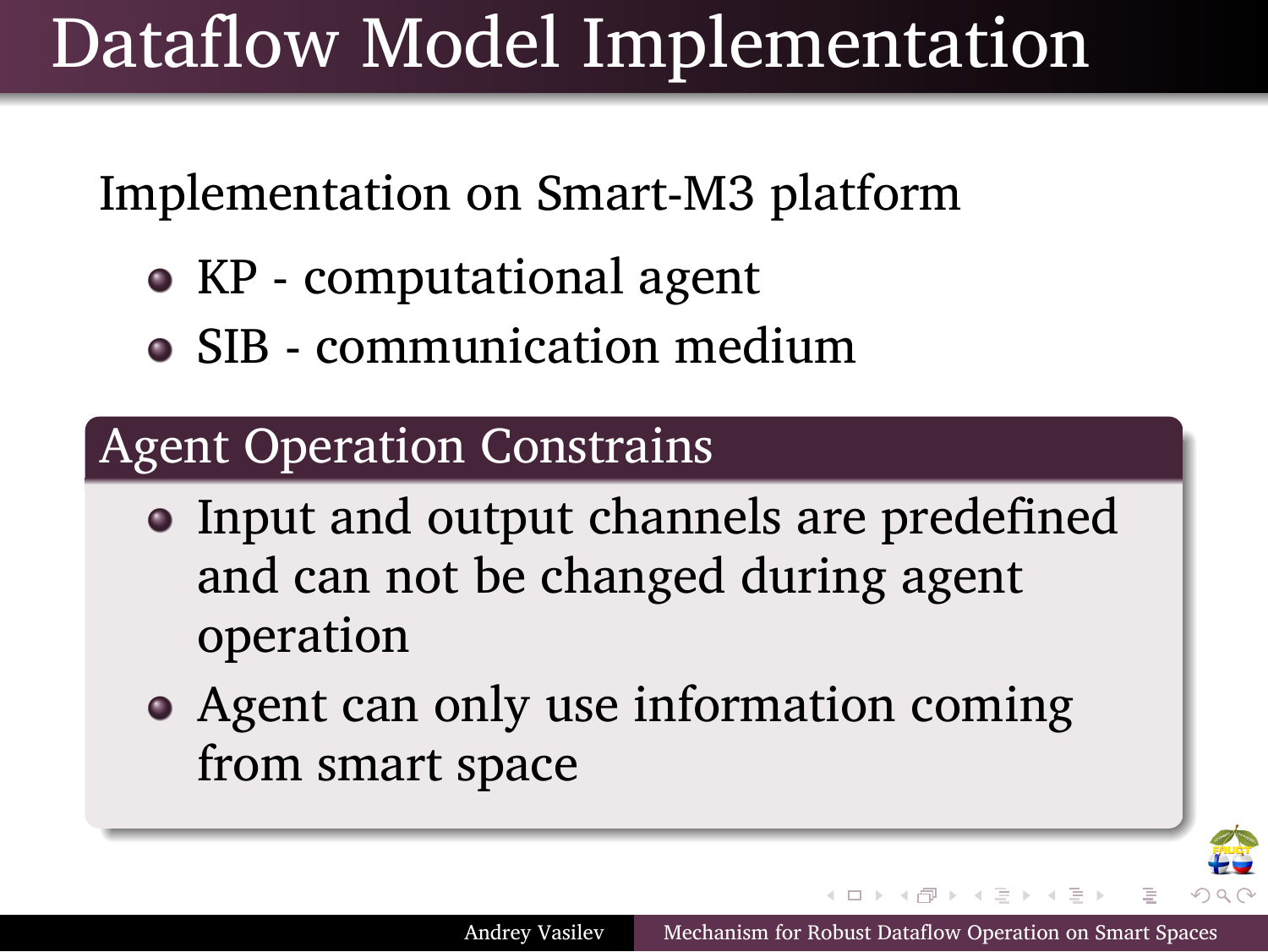## Communication Model

#### . Input and Output Channels .

- Input channels subscriptions
- Output channels write-protected triples

## . History Problem .

.

.

.

SIB does not store history of triple values

- KP should cache
- Use multiple triples for KP communication

Andrey Vasilev Mechanism for Robust Data

. . . . . .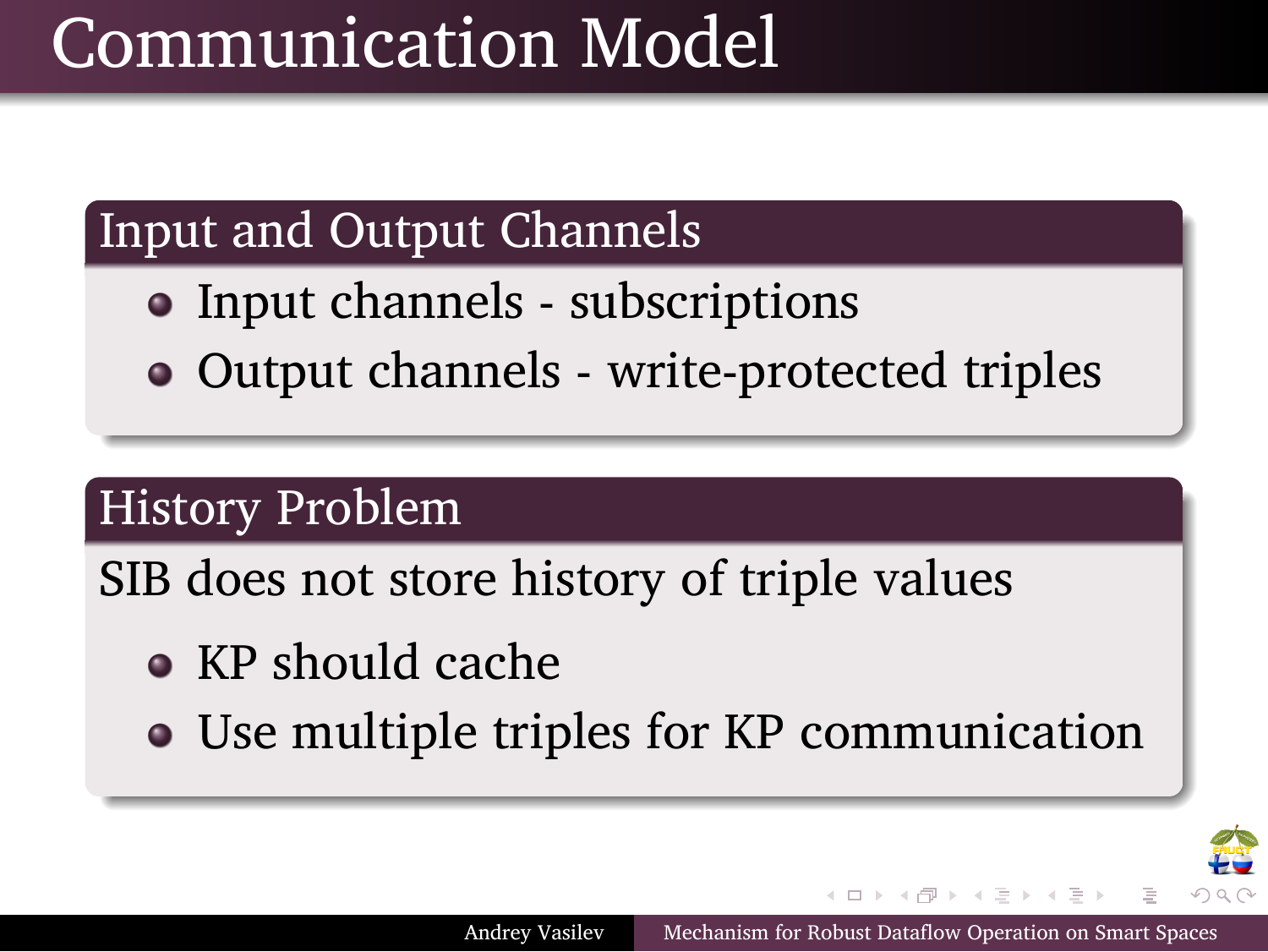## KP (Agent) Operational Description

### 1. Initialization phase

.

- Connect to SIB
- Set up subscriptions on known triple patterns
- Set up write protection to production triples
- 2. Operation phase
	- Receive information via subscription
	- Update values of production triples
- 3. Shutdown phase
	- Remove subscriptions
	- Either set shutdown value or remove triple
	- Remove protection from production triples

把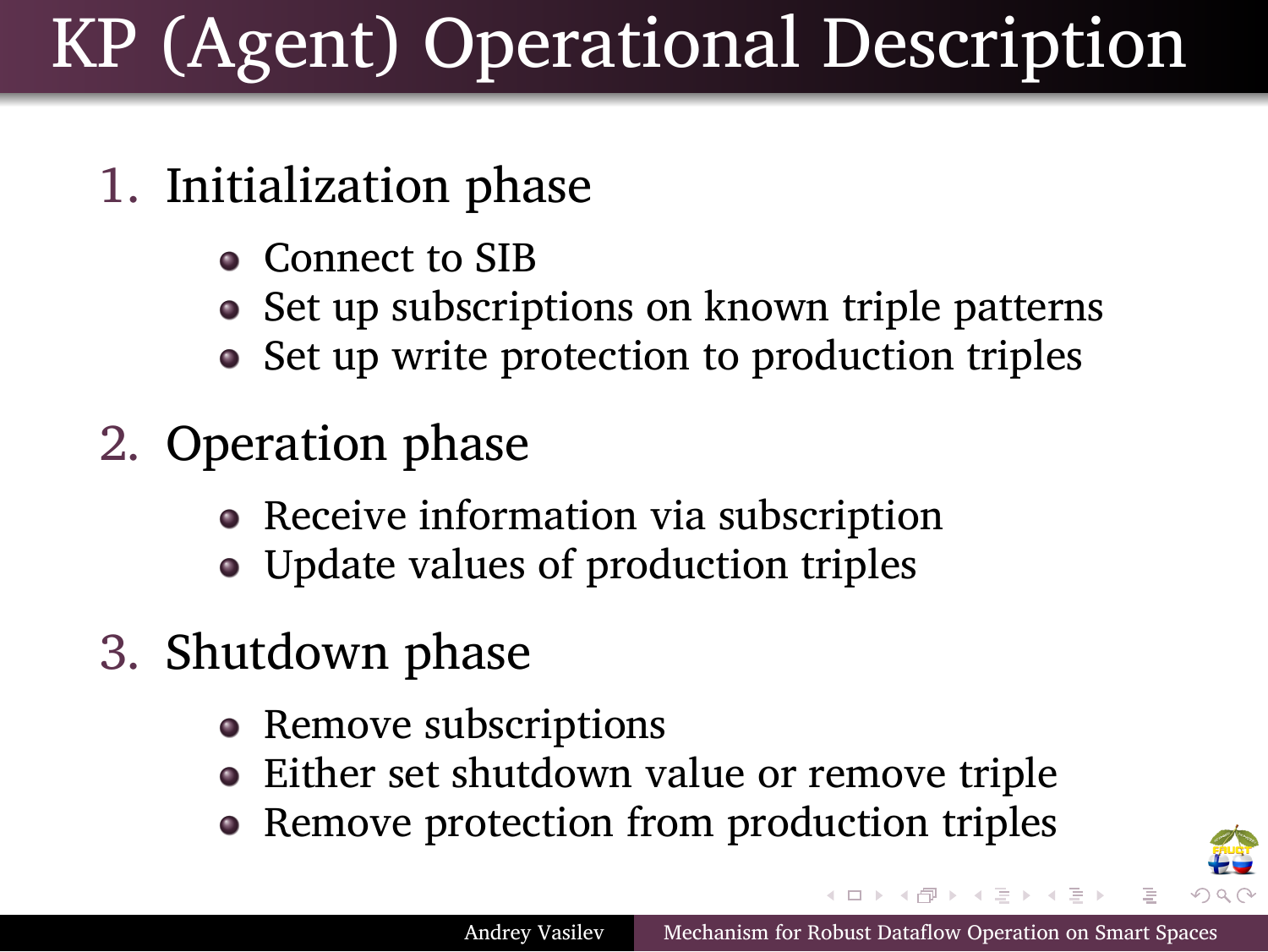## Agent Substitution Mechanism

### . Idea at a Glance .

.

. capable to replace the failed agent in network Introduce new type of agents, which are

### . Execution Context Transfer .

- Agent computational state
- Input and output channels (triples)
- Unprocessed information by replaced agent

Andrey Vasilev Mechanism for Robust Dataflow

. . . . . .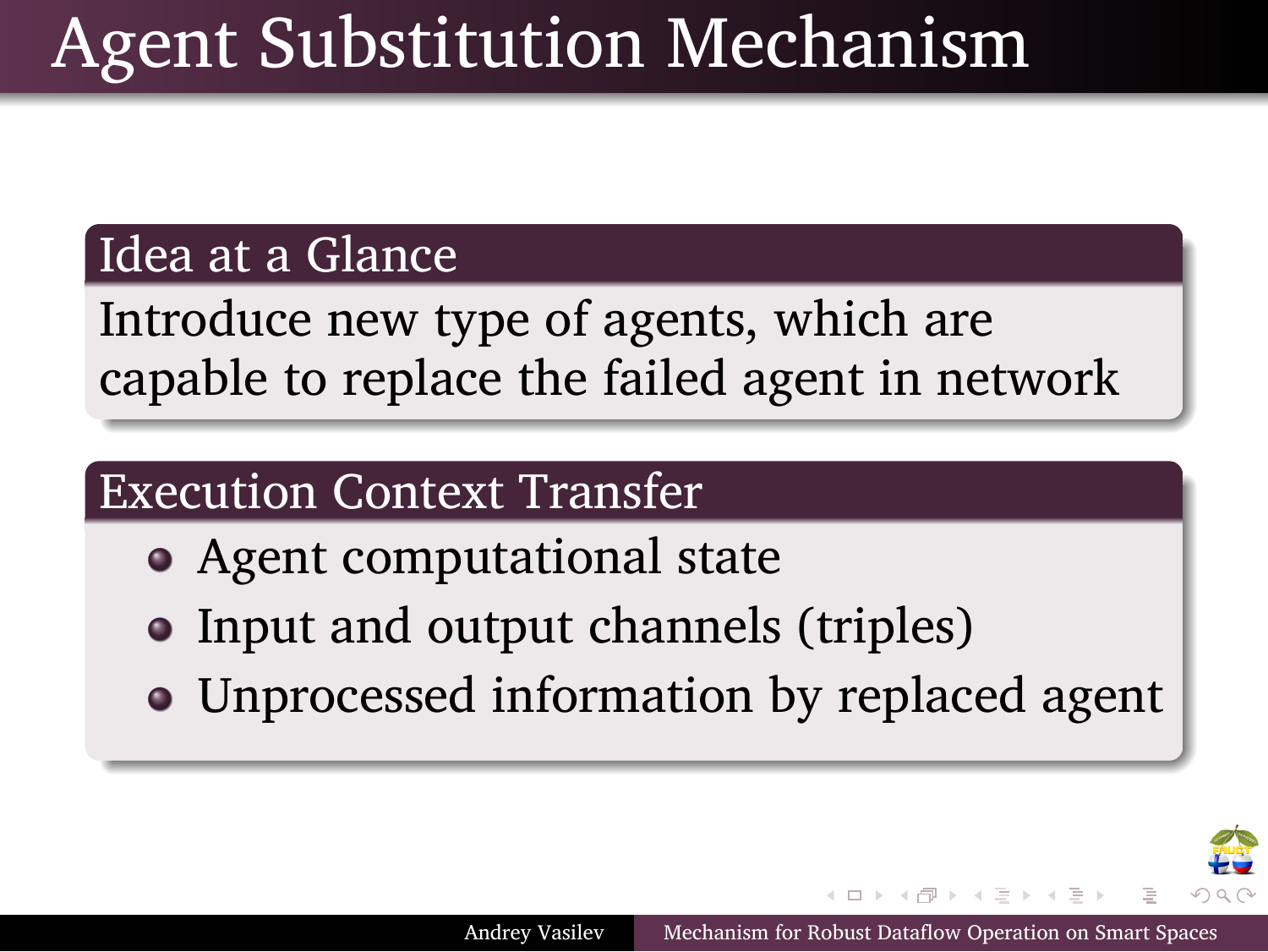## Platform Implementation Aspects

### . Node Substitution Mechanism .

- Must detect the KP failure as fast as possible
- Provide services to transfer the context

. *Reasonable to implement it as SIB module*

#### . KP Status Storage .

.

.

- Private information storage inside SIB
- Triples inside the status storage must be updated along with production triples

Andrey Vasilev Mechanism for R

. . . . . .

₩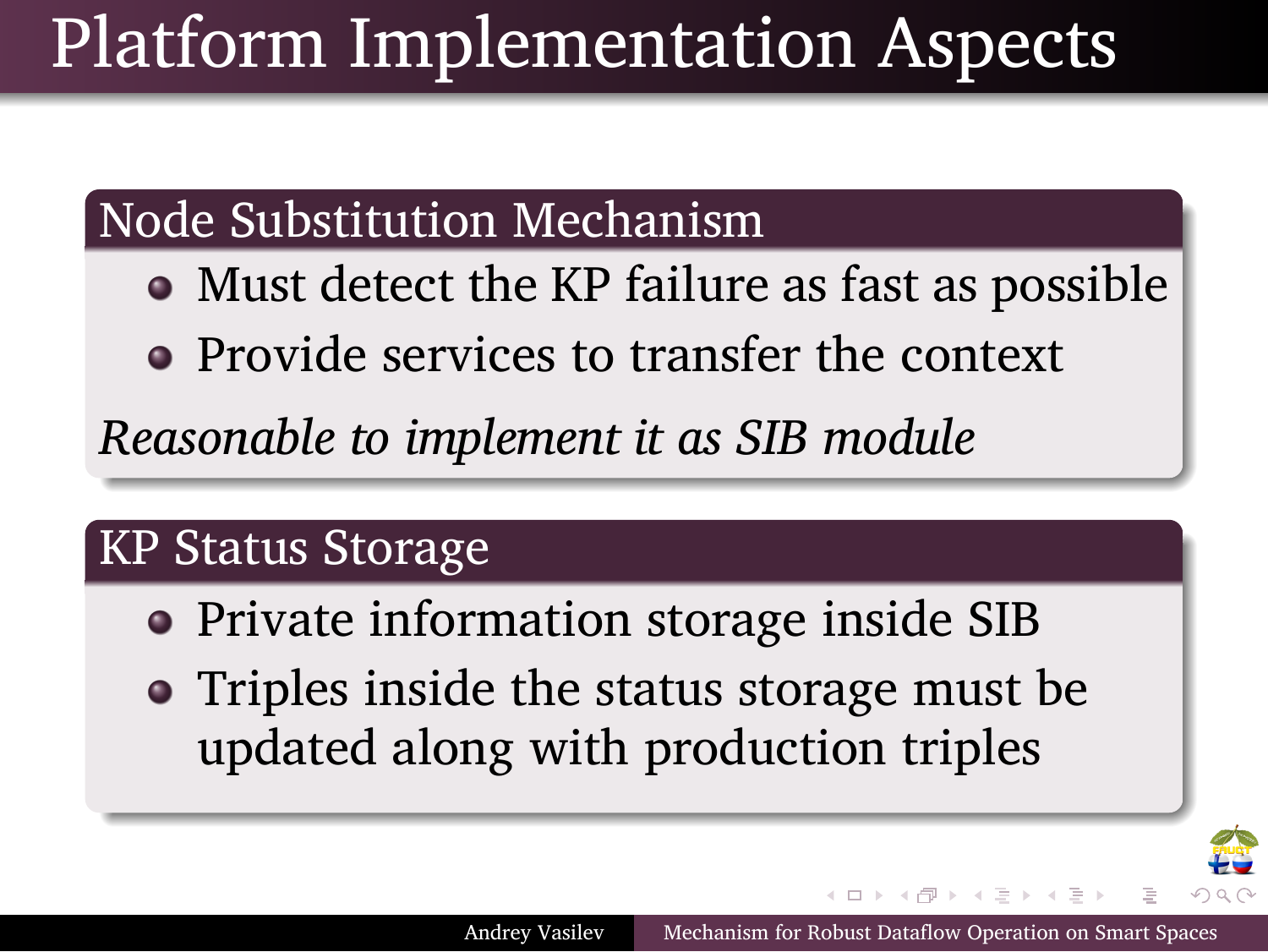## Agent Initialization Phase

1. Connect to SIB

.

- 2. Register as a computational agent (provide fall back program)
	- 1. Initialize new dataflow agent
	- 2. Continue operation after a failure

#### . Initialize New Agent .

- 1. Get access to the status storage
- . 2. Resume initialization as the dataflow agent

Andrey Vasilev Mechanism for Robust Dataflow Operation on Smart S

 $\Box\rightarrow\left\{ \frac{1}{\Box^{2}}\right\} \rightarrow\left\{ \frac{1}{\Box^{2}}\right\} \rightarrow\left\{ \frac{1}{\Box^{2}}\right\} \rightarrow\left\{ \frac{1}{\Box^{2}}\right\} \rightarrow\left\{ \frac{1}{\Box^{2}}\right\} \rightarrow\left\{ \frac{1}{\Box^{2}}\right\} \rightarrow\left\{ \frac{1}{\Box^{2}}\right\} \rightarrow\left\{ \frac{1}{\Box^{2}}\right\} \rightarrow\left\{ \frac{1}{\Box^{2}}\right\} \rightarrow\left\{ \frac{1}{\Box^{2}}\right\} \rightarrow\left\{ \frac{1}{\Box^{2}}\right$ 

EU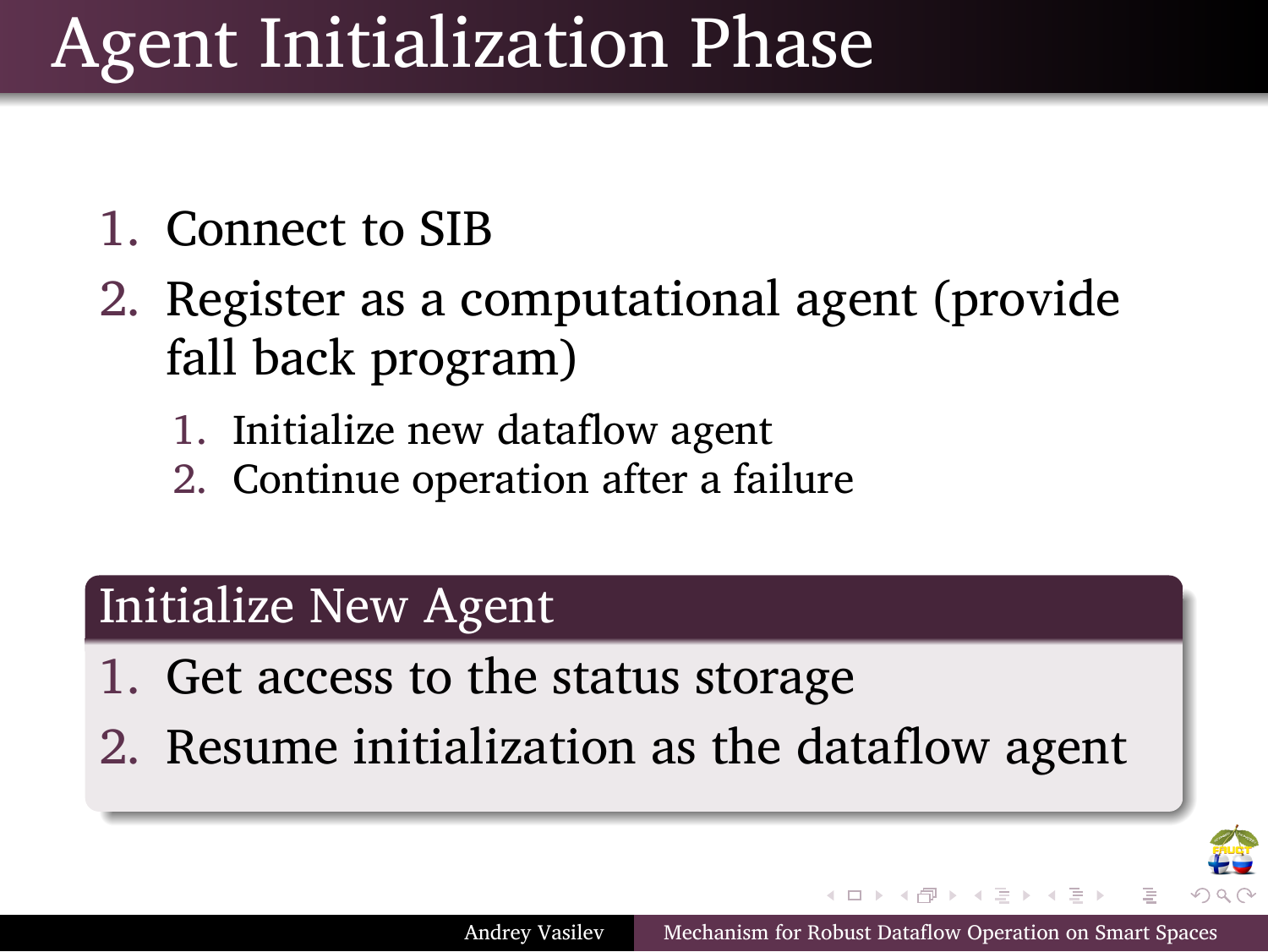## Initialization & Operation Phases

#### . Continue Operation After Failure .

- 1. Get access to the status storage
- 2. Set up subscriptions on input triples
- . 3. Notify SIB, that KP is ready to process data

#### . KP Operation Phase .

.

- 1. Receive information via any subscription
- . 2. Update values in production triples and inside the status storage

Andrey Vasilev Mechanism for Rob

. . . . . .

地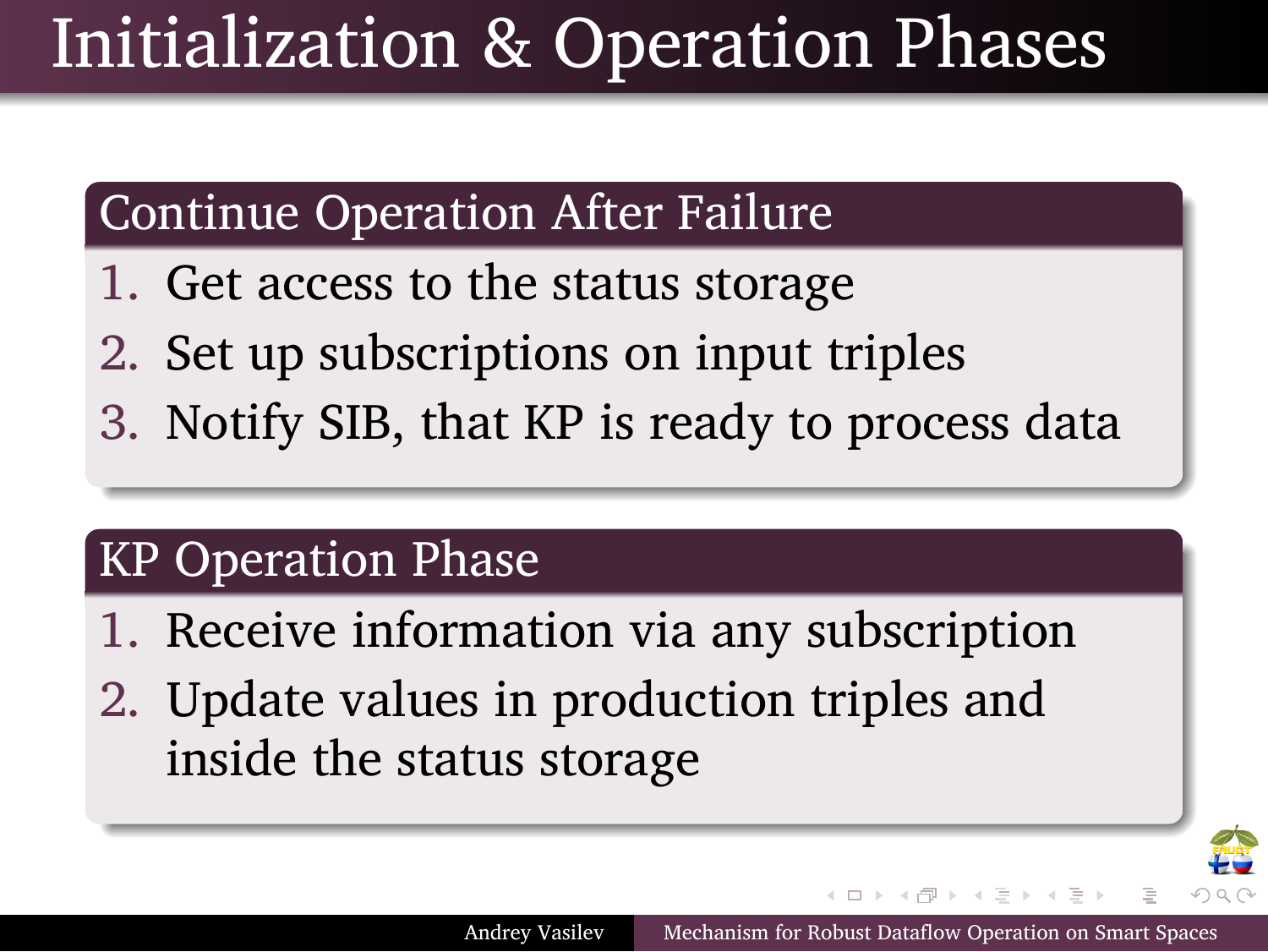## Fall Back KP Operation

### 1. Initialization

.

- 1. Register as a substitute KP
- 2. Wait for SIB notification

### 2. Substitution SIB notification

- 1. Receive substitution program
- 2. Get access to the status storage
- 3. Set up subscription on input triples
- 4. Notify SIB, that KP is ready to process data

### 3. Shutdown SIB notification

- 1. Remove subscriptions
- 2. Process all gathered data
- 3. Notify SIB, that processing is finished

**START OF STRAIGHT** 把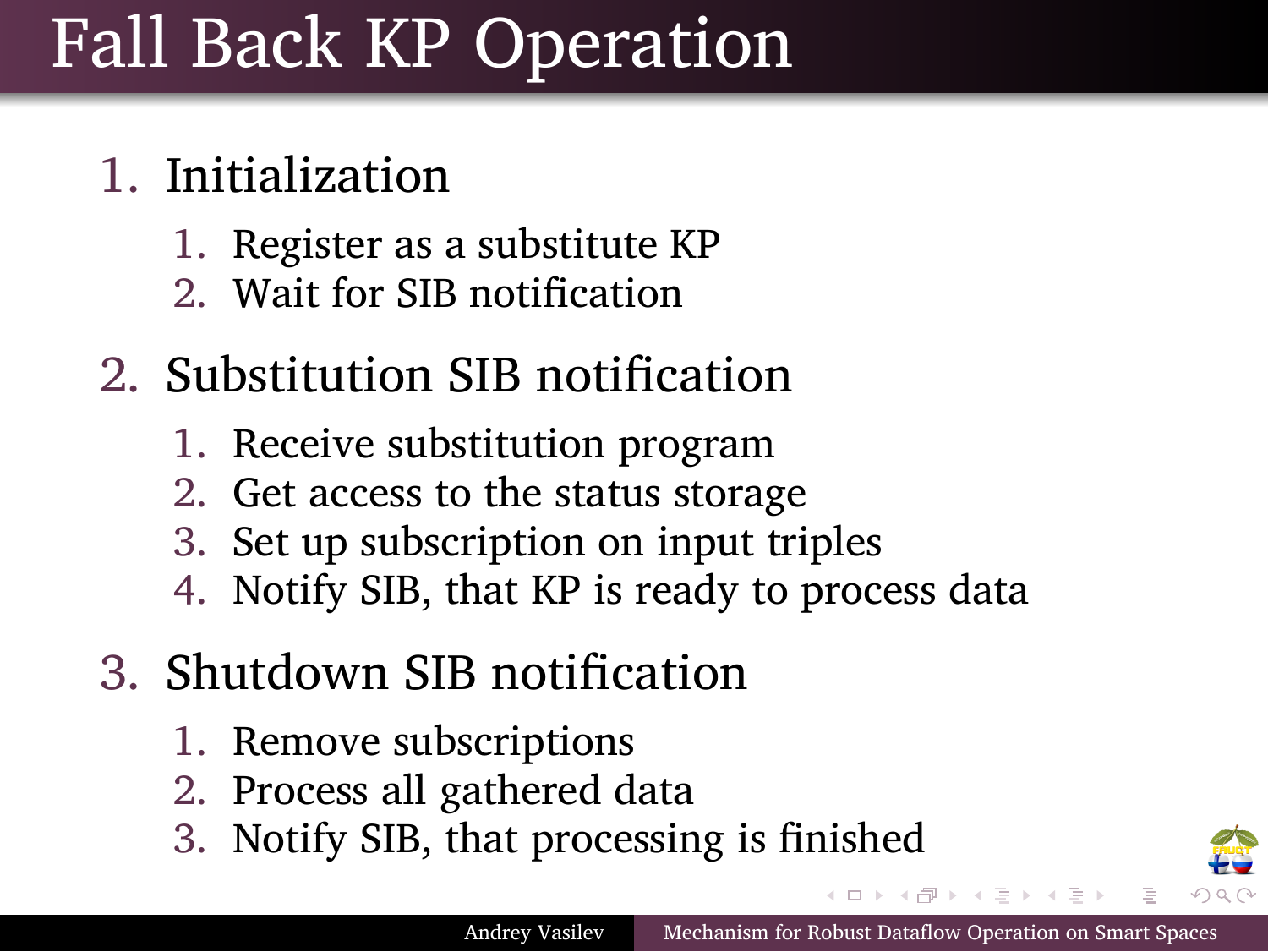## Conclusion and Future Work

- Dataflow computational model for Smart-M3 platform
- Mechanism to robust operation by substitution of failing agent

### . Future Work .

.

.

• Implementation and testing of proposed mechanism

 $\left( \begin{array}{ccc} 1 & 1 \\ 1 & 1 \end{array} \right)$  .

T.

Andrey Vasilev Mechanism for Robust Dataflow Operation on Smart S

Add support for a wider class of computational agents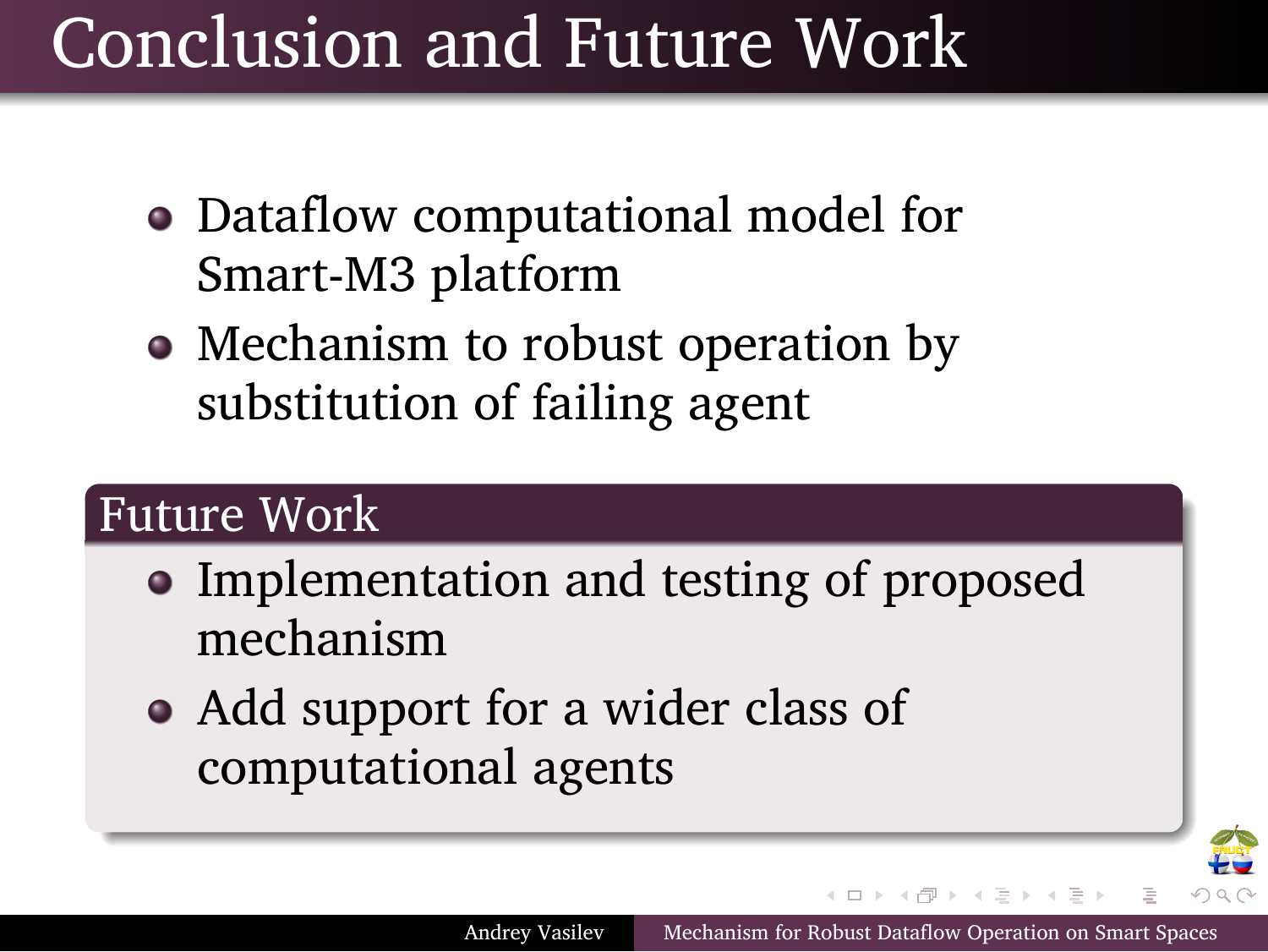## SIB Operation Notes

#### . Internal Agent Lists .

.

.

.

- Dataflow agents
- Fall back agents

#### . Handling Agent Departure .

- When detecting a failure, SIB begins to collect subscription data
- When dataflow KP returns to network, send collected data after corresponding request

地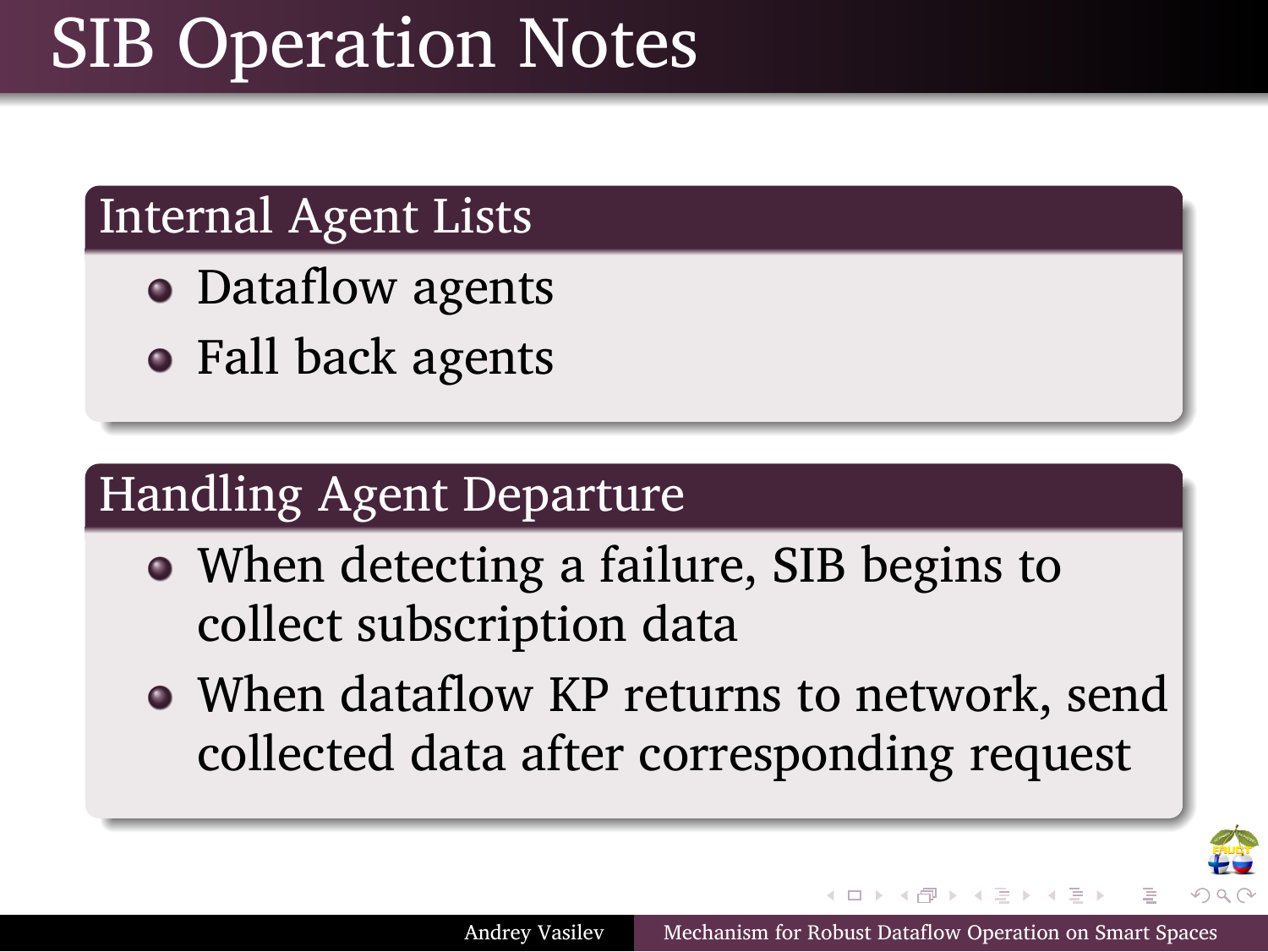## Dataflow Agent Registration Request

. . . . . .

₩

Andrey Vasilev Mechanism for Robust Dataflow Operation on Smart S

### . Parameters .

.

.

.

- URI, describing operation of the agent
- Fall back program type
- Fall back program

### . Return Values .

- New node have been registered
- Node must continue operation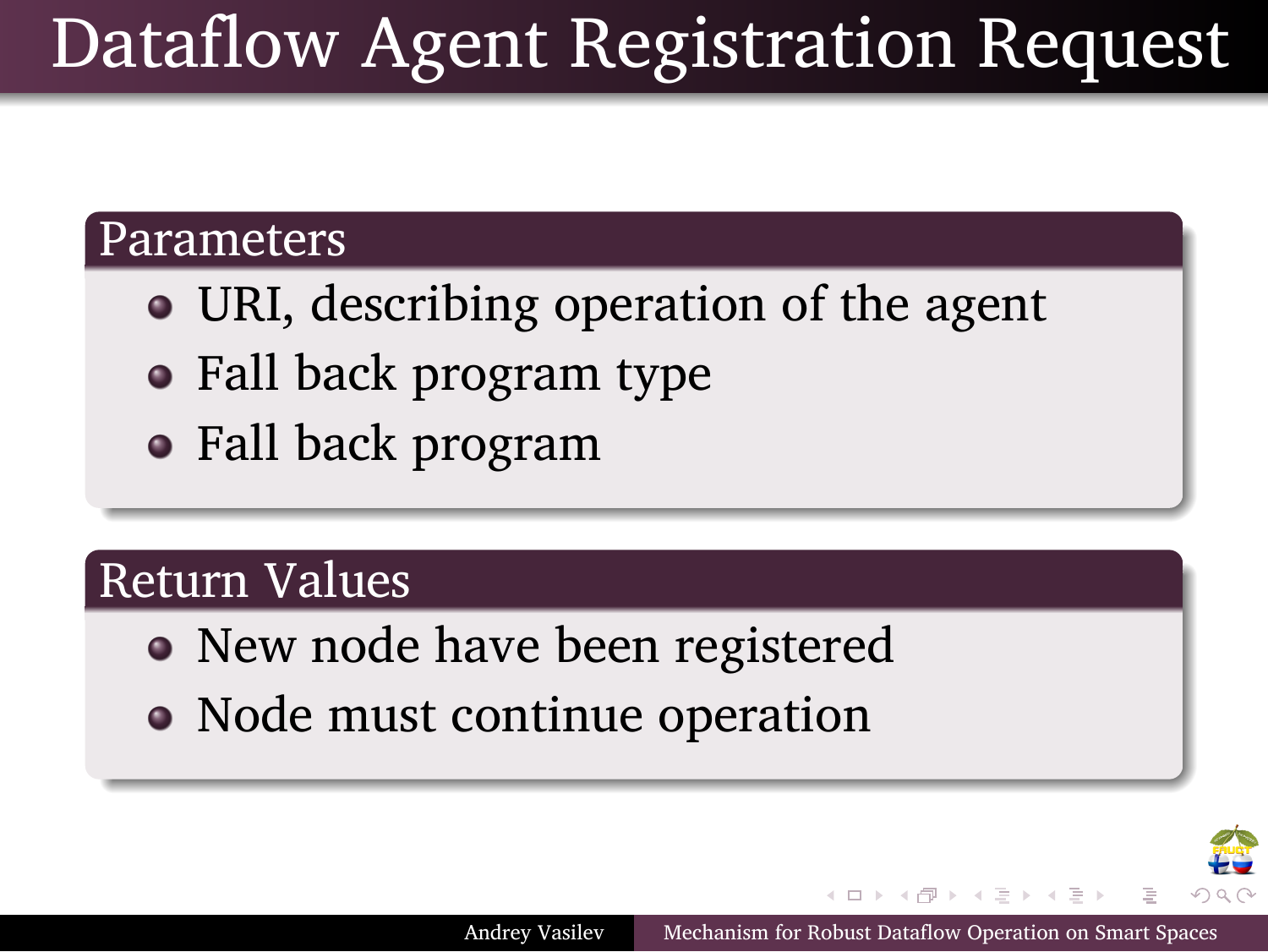## Fall Back Agent Registration

### . SIB Parameters .

.

.

.

Type of program it is able to execute

### . Internal Parameters .

- **Initialization SIB message handler**
- Shutdown SIB message handler